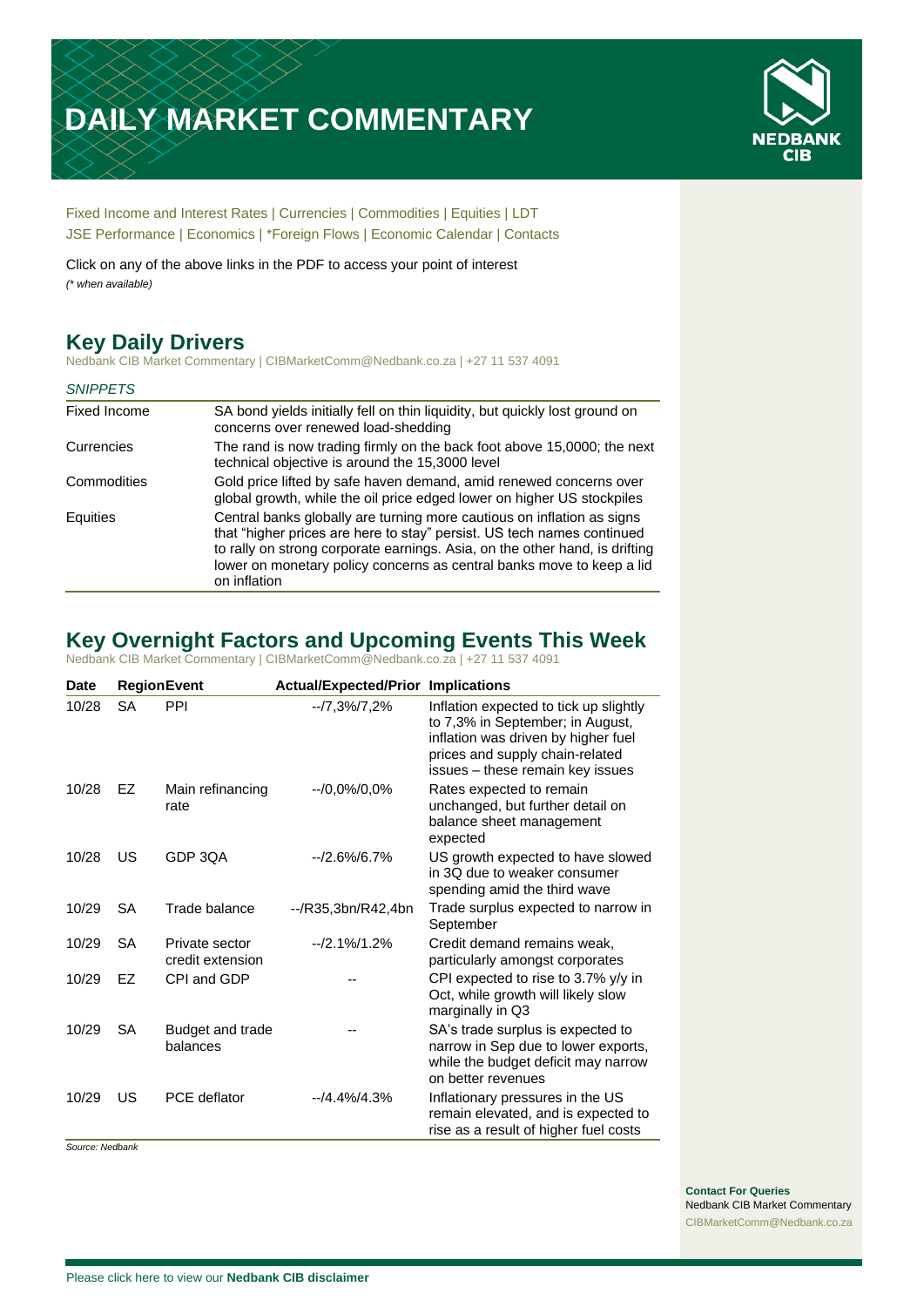### <span id="page-1-0"></span>**Fixed Income and Interest Rates**

Bond flow sales |+2711 535 4021 | Corporate Money Markets | +2711 535 4007 | Business Bank Money Markets | +2711 535 4006

|                               |            | Δ        | Δ          | Δ          | Δ        | <b>MTD</b> trend |
|-------------------------------|------------|----------|------------|------------|----------|------------------|
| <b>Bonds</b>                  | Last price | 1d       | <b>MTD</b> | <b>YTD</b> | 12Month  |                  |
|                               | %          | bps      | bps        | bps        | bps      |                  |
| R2023-1.3 yrs                 | 5.45       | 0.60     | 30.80      | 92.70      | 116.10   | Φ                |
| R186-5.1 yrs                  | 7.95       | 0.25     | 34.85      | 127.85     | 75.95    | φ                |
| R2030-8.3 yrs                 | 9.49       | $-0.00$  | 26.20      | 75.10      | 20.00    | φ                |
| R2048-26.3 yrs                | 10.85      | $-0.45$  | 8.45       | 5.05       | $-73.55$ | φ                |
| US 10 yr                      | 1.55       | 0.27     | 5.76       | 63.01      | 77.31    | Φ                |
| <b>UK 10 yr</b>               | 0.99       | $-12.40$ | $-3.60$    | 78.90      | 75.40    | ψ                |
| German 10 yr                  | $-0.18$    | 0.20     | 2.30       | 39.30      | 44.90    | φ                |
| Japan 10 yr                   | 0.09       | $-0.90$  | 1.90       | 7.00       | 6.60     | φ                |
|                               |            | Δ        | Δ          | Δ          | Δ        | <b>MTD</b> trend |
| <b>Money Market</b>           | Last price | 1d       | <b>MTD</b> | <b>YTD</b> | 12 Month |                  |
|                               | %          | bps      | bps        | bps        | bps      |                  |
| SA reporate                   | 3.50       | 0.00     | 0.00       | 0.00       | 0.00     | ۰                |
| SA prime rate                 | 7.00       | 0.00     | 0.00       | 0.00       | 0.00     | ۰                |
| SA CPI (MTD = previous month) | 5.00       |          | 10.00      | 190.00     | 200.00   | φ                |
| SA 3m JIBAR                   | 3.68       | 0.00     | 0.80       | 4.10       | 35.00    | φ                |
| SA 3m NCD                     | 3.68       | 0.00     | 0.00       | 5.00       | 32.50    | ۰                |
| SA 6m NCD                     | 4.33       | 0.00     | 12.50      | 45.00      | 97.50    | Φ                |
| SA 12m NCD                    | 5.18       | 2.50     | 25.00      | 110.00     | 170.00   | φ                |
| US 3m LIBOR                   | 0.13       | $-0.73$  | $-0.15$    | $-10.98$   | $-8.46$  | ψ                |
|                               |            |          |            |            |          |                  |
| UK 3m LIBOR                   | 0.20       | $-0.04$  | 12.18      | 17.81      | 15.46    | φ                |
| Japan 3m LIBOR                | $-0.08$    | 0.17     | $-0.42$    | $-0.08$    | 1.80     | ψ                |

|                                  |            | Δ        | Δ                | Δ          | Δ        | <b>MTD</b> trend |
|----------------------------------|------------|----------|------------------|------------|----------|------------------|
| <b>FRAs and Swaps</b>            | Last price | 1d       | <b>MTD</b>       | <b>YTD</b> | 12Month  |                  |
|                                  | %          | bps      | bps              | bps        | bps      |                  |
| 3X6 FRA                          | 4.24       | 12.50    | 33.00            | 92.50      | 104.50   | Φ                |
| 6X9 FRA                          | 4.60       | 0.00     | 4.00             | 3.00       | 4.00     | φ                |
| 9X12 FRA                         | 5.19       | 0.00     | 44.00            | 186.50     | 192.00   | φ                |
| 18X21 FRA                        | 6.33       | 2.00     | 48.00            | 254.50     | 255.75   | φ                |
| SA 2yr Swap                      | 5.25       | 2.00     | 35.40            | 170.30     | 178.90   | φ                |
| SA 3yr Swap                      | 5.80       | 0.25     | 38.50            | 189.00     | 186.00   | Φ                |
| SA 5yr Swap                      | 6.57       | 0.50     | 35.40            | 182.00     | 157.00   | φ                |
| SA 10yr Swap                     | 7.73       | $-0.50$  | 17.00            | 113.00     | 62.50    | Φ                |
| SA 15yr Swap                     | 8.24       | 2.00     | 7.50             | 78.50      | 20.50    | φ                |
|                                  |            | $\Delta$ | $\Delta$         | Δ          | Δ        | <b>MTD</b> trend |
| Spreads                          | Last price | 1d       | <b>MTD</b>       | <b>YTD</b> | 12Month  |                  |
|                                  | %          | bps      | bps              | bps        | bps      |                  |
| 2v10v                            | $-2.47$    | 2.50     | 18.40            | 57.30      | 116.40   | Φ                |
| 3v10v                            | $-1.93$    | 0.75     | 21.50            | 76.00      | 123.50   | Φ                |
| R2030-R2023                      | 4.04       | $-0.60$  | $-4.60$          | $-17.60$   | $-96.10$ | ψ                |
| R2048-R2030                      | 1.37       | $-0.45$  | $-17.75$         | $-70.05$   | $-93.55$ | ψ                |
| 5y-R2030                         | $-2.92$    | 0.50     | 9.20             | 106.90     | 137.00   | φ                |
| 10y-R2030                        | $-1.76$    | $-0.50$  | $-9.20$          | 37.90      | 42.50    | ψ                |
| 15y-R2030                        | $-1.25$    | 2.00     | $-18.70$         | 3.40       | 0.50     | ψ                |
| SA 5yr CDS spread - basis points | 209.27     |          | 1.52             | 2.32       | $-72.07$ | φ                |
| Source: Bloomberg & Nedbank CIB  | Time       |          | 2021/10/28 08:25 |            |          |                  |

#### **US 10 Year Yield SA 10 Year Yield**



2021/10/28 08:25



*Source: Bloomberg, Nedbank Source: Bloomberg, Nedbank*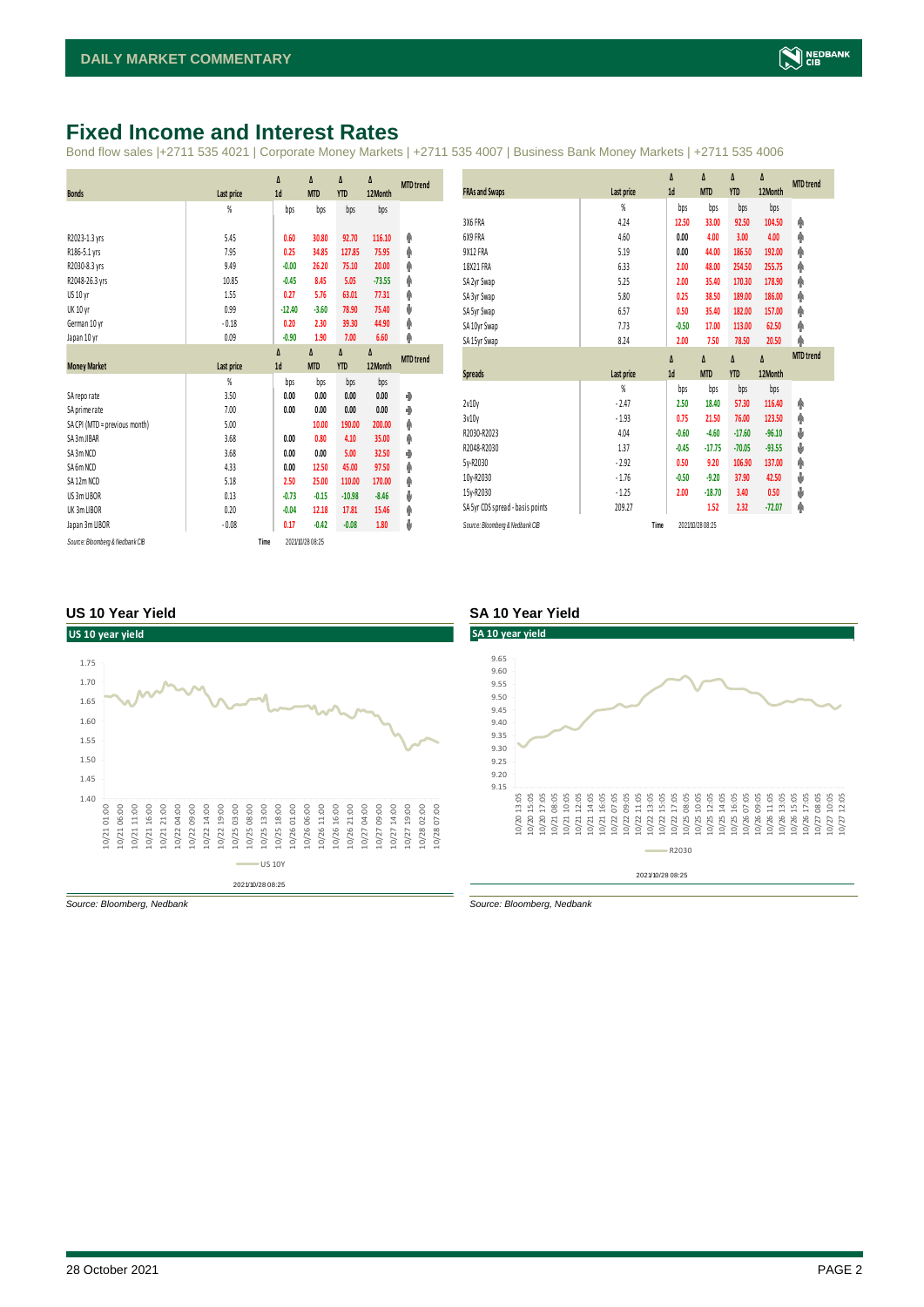

#### <span id="page-2-0"></span>**Currencies**

Business Banking FX | +27 11 535 4003 | Corporate FX | +2711 535 4002 | Institutional FX | +011 535 4002

- Yesterday, the local session got underway with the rand trading at 14,8500. The local unit came under sustained pressure throughout the session, although it encountered decent USD selling around the 15,0000 level initially. By the time of the local close, the rand was trading at 15,0300. In the overnight sessions, the rand remained on the back foot and is currently trading at 15,0800; the EURZAR is trading at 17,5085 and the GBPZAR is currently at 20,7380.
- On the international front, the markets appeared to be awaiting a fresh catalyst. The majors remained within the ranges they have occupied over the most recent sessions. This morning, the EURUSD is currently trading at 1.16,4 and the GBPUSD is currently at 1,3770, both currencies little changed from the same time yesterday. Gold this morning is trading USD16 firmer than the open yesterday, currently at 1 800,50.
- Data releases scheduled for today: locally, we have the PPI; from Europe, we have German unemployment and CPI, various confidence indicators for the Eurozone and the ECB is meeting. From the US, we have jobless claims, continuing claims, GDP, personal consumption, core PCE, pending home sales and Kansas Fed manufacturing.
- The rand yesterday traded above the 14,8000 short-term technical level, succumbing to the sustained pressure on emerging markets as well as local challenges, especially electricity supplies. This saw the local unit trade above the 15,0000 level; the objective now is around the 15,3000 level.

|                                 |            |      | $X\Lambda$      | $X\Lambda$       | $\chi_{\Delta}$ | $% \Delta$ | <b>MTD</b> trend | <b>USD trend</b>    |
|---------------------------------|------------|------|-----------------|------------------|-----------------|------------|------------------|---------------------|
| <b>Majors</b>                   | Last price |      | $-1d$           | <b>MTD</b>       | <b>YTD</b>      | 12 Month   |                  |                     |
| GBPUSD                          | 1.37       |      | $-0.05$         | 2.08             | 0.66            | 5.78       | Φ                | <b>USD</b> weakness |
| <b>EURUSD</b>                   | 1.16       |      | $-0.08$         | 0.25             | $-5.11$         | $-1.29$    | Φ                | <b>USD</b> weakness |
| <b>USDJPY</b>                   | 113.55     |      | $-0.16$         | 1.86             | $-9.03$         | 8.13       | Φ                | USD strength        |
| <b>USDAUD</b>                   | 1.33       |      | 0.22            | $-3.96$          | 2.50            | $-6.02$    | Ó                | <b>USD</b> weakness |
|                                 |            |      | $X\Lambda$      | $X\Lambda$       | $X\Delta$       | %          |                  | ZAR trend           |
| <b>Rand crosses</b>             | Last price |      | $-1d$           | <b>MTD</b>       | <b>YTD</b>      | 12Month    | <b>MTD</b> trend |                     |
| <b>USDZAR</b>                   | 15.07      |      | 0.39            | $-0.31$          | 2.62            | $-8.76$    | O                | ZAR strength        |
| GBPZAR                          | 20.70      |      | 0.34            | 1.73             | 3.25            | $-2.82$    | Φ                | ZAR weakness        |
| <b>EURZAR</b>                   | 17.48      |      | 0.31            | $-0.07$          | $-2.63$         | $-10.18$   | Φ                | ZAR strength        |
| AUDZAR                          | 11.31      |      | 0.16            | 3.64             | 0.23            | $-2.22$    | Φ                | <b>7AR</b> weakness |
| ZARJPY                          | 7.54       |      | $-0.54$         | 2.17             | 6.58            | 15.53      | Φ                | ZAR strength        |
|                                 |            |      | $\chi_{\Delta}$ | $X\Lambda$       | $\chi_{\Delta}$ | $% \Delta$ |                  |                     |
| <b>African FX</b>               | Last price |      | $-1d$           | <b>MTD</b>       | <b>YTD</b>      | 12Month    | <b>MTD</b> trend | ZAR trend           |
| ZARMWK (Malawian kwacha)        | 54.32      |      | $-1.42$         | 0.51             | 3.14            | 15.50      | Φ                | ZAR strength        |
| ZARBWP (Botswana pula)          | 0.75       |      | $-0.48$         | 0.44             | 1.90            | 7.06       | Φ                | ZAR strength        |
| ZARKES (Kenyan shilling)        | 7.38       |      | $-0.15$         | 0.49             | $-0.91$         | 9.98       | Φ                | ZAR strength        |
| ZARMUR (Mauritian rupee)        | 2.85       |      | $-1.20$         | 0.81             | 4.90            | 14.14      | Φ                | ZAR strength        |
| ZARNGN (Nigerian naira)         | 27.59      |      | $-2.56$         | 0.83             | 1.66            | 14.51      | Φ                | ZAR strength        |
| ZARGHS (Ghanian cedi)           | 0.41       |      | $-0.40$         | 1.21             | 1.18            | 12.74      | Φ                | ZAR strength        |
| ZARZMW (Zambian kwacha)         | 1.14       |      | $-0.35$         | 2.84             | $-26.18$        | $-8.69$    | Φ                | ZAR strength        |
| ZARMZN (Mozambican metical)     | 4.24       |      | $-0.19$         | 0.44             | $-20.49$        | $-5.26$    | Φ                | ZAR strength        |
|                                 |            |      | $X\Lambda$      | $X\Lambda$       | $\%$ $\Lambda$  | %          |                  |                     |
| <b>Emerging Market FX</b>       | Last price |      | $-1d$           | <b>MTD</b>       | <b>YTD</b>      | 12 Month   | <b>MTD</b> trend | <b>USD trend</b>    |
| USDBRL (Brazilian Real)         | 5.54       |      | $-0.51$         | 1.72             | 6.23            | $-3.03$    | Φ                | USD strength        |
| <b>USDTRY (Turkish Lira)</b>    | 9.52       |      | 0.22            | 6.58             | 21.97           | 13.09      | Φ                | USD strength        |
| <b>USDMXN</b> (Mexican Peso)    | 20.32      |      | 0.47            | $-1.37$          | 1.82            | $-4.36$    | Φ                | USD weakness        |
| <b>USDINR</b> (Indian Rupee)    | 74.82      |      | $-0.28$         | 0.77             | 2.33            | 1.26       | Φ                | USD strength        |
| <b>USDRUB</b> (Russian Ruble)   | 70.67      |      | 0.41            | $-2.92$          | $-4.98$         | $-11.69$   | O                | <b>USD</b> weakness |
| Source: Bloomberg & Nedbank CIB |            | Time |                 | 2021/10/28 08:25 |                 |            |                  |                     |

• Possible trading range for the rand today: 14,8500 to 15,3500

*\*Please note that the sign on the % change reflects the change on the headline number. The narrative indicates the trend direction over the month. For trade in any of these currencies, contact our FX dealing desks*



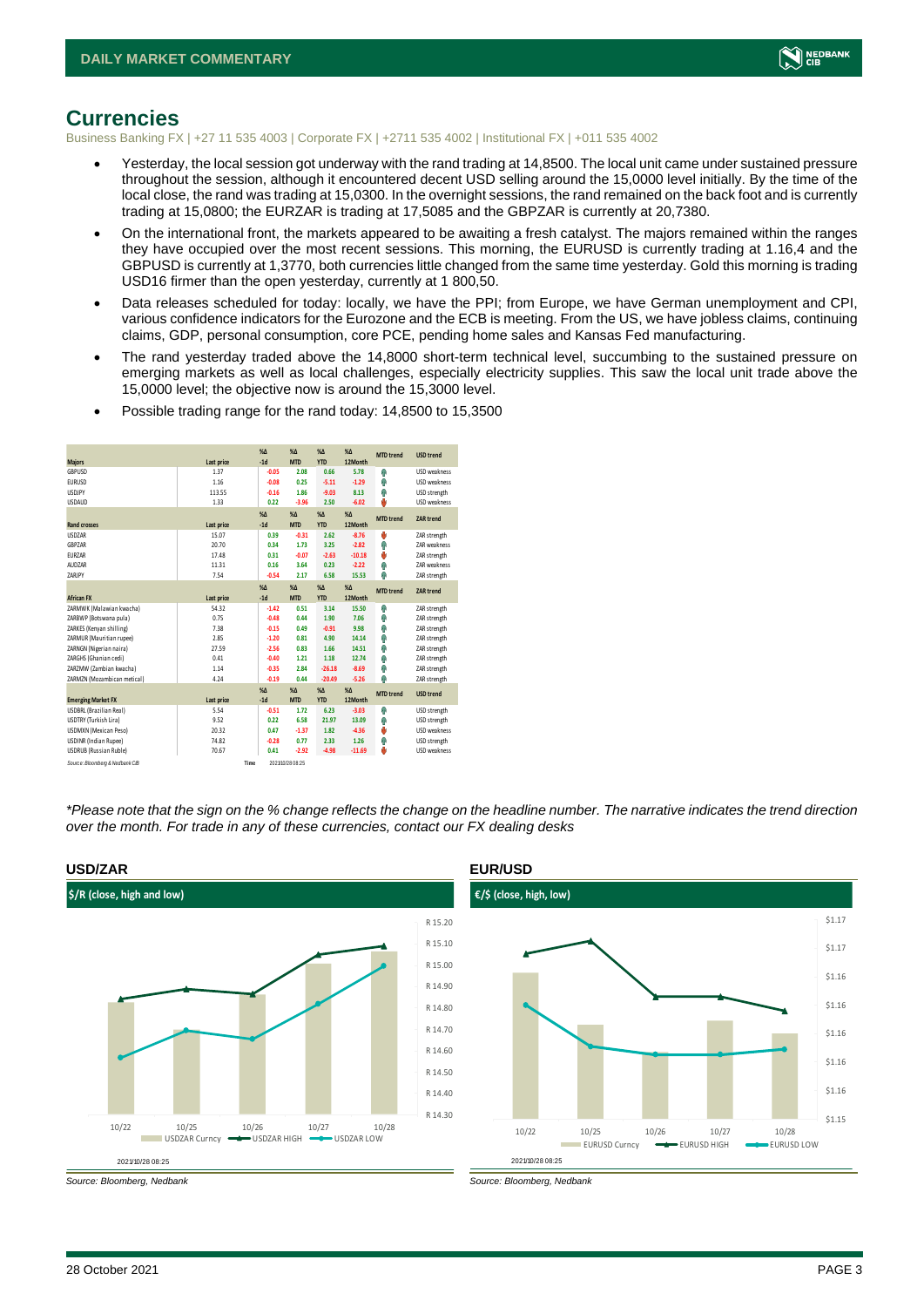

#### <span id="page-3-0"></span>**Commodities**

Nedbank CIB Market Commentary | CIBMarketComm@Nedbank.co.za | +27 11 537 4091| +27 11 535 4038

- Oil fell for a second day after U.S. crude stockpiles expanded and investors weighed the possibility that Iran may revive exports. West Texas Intermediate crude traded 1.1% lower after dropping 2.4% on Wednesday, the biggest decline in more than two months. Overall U.S. crude inventories swelled by 4.27 million barrels last week, according to Energy Information Administration data, although they slumped again at the key storage hub in Cushing, Oklahoma, the delivery point for WTI futures.
- Oil remains on track for a second monthly gain after hitting a seven-year high above \$85 a barrel on Monday. Prices have been lifted by rising demand as pandemic curbs ease and a broader gas-centered energy crunch. At the same time, the Organization of Petroleum Exporting Countries and its allies have been restoring supply at only a modest pace. The cartel will meet next week.
- Gold edged higher amid concerns over the world's economic recovery, boosting demand for haven assets, although investors are still weighing the prospects of tighter monetary policy.

Source: Bloomberg

| <b>Commodities</b>              | Last price | $\%$ $\Delta$<br>$-1d$ | $\%$ $\Delta$<br><b>MTD</b> | $\%$ $\Delta$<br><b>YTD</b> | $\%$ $\Delta$<br>12Month | <b>MTD</b> trend |
|---------------------------------|------------|------------------------|-----------------------------|-----------------------------|--------------------------|------------------|
| Brent near future (\$)          | 83.55      | $-1.22$                | 6.41                        | 61.29                       | 113.57                   | φ                |
| WTI crude (\$)                  | 81.66      | $-1.21$                | 8.84                        | 68.30                       | 118.40                   | φ                |
| Gold spot (\$)                  | 1801.78    | 0.39                   | 2.47                        | $-4.89$                     | $-4.22$                  | φ                |
| Platinum spot (\$)              | 1018.20    | $-0.04$                | 5.86                        | $-4.88$                     | 16.39                    | φ                |
| SA white maize spot (R)         | 3 2 7 1.00 | 1.24                   | $-1.80$                     | $-1.39$                     | $-12.12$                 | Ů                |
| Source: Bloomberg & Nedbank CIB | Time       |                        | 2021/10/28 08:25            |                             |                          |                  |

**SA White Maize**



2021/10/28 08:25

*Source: Bloomberg, Nedbank*





*Source: Bloomberg, Nedbank Source: Bloomberg, Nedbank*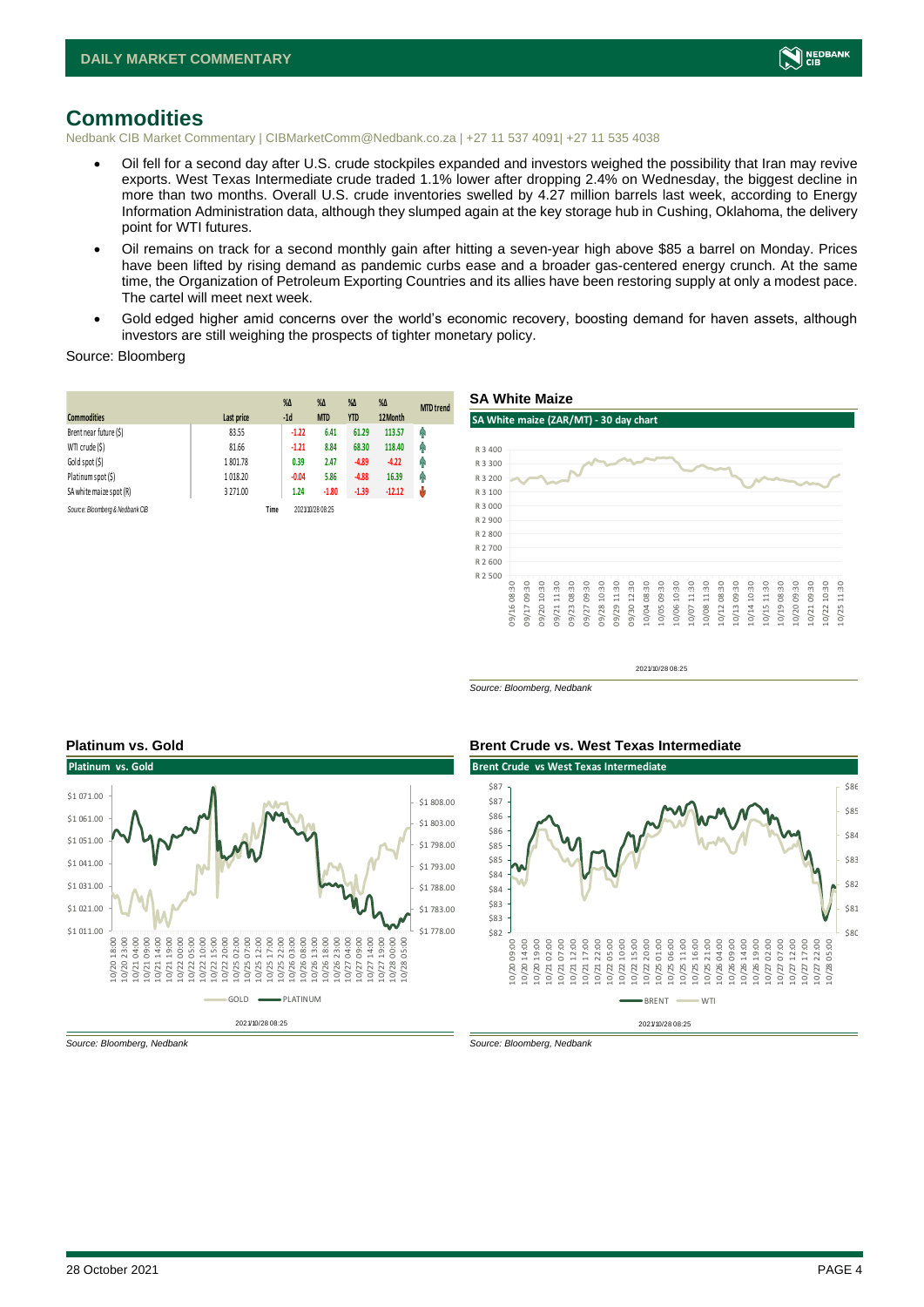

#### <span id="page-4-0"></span>**Equities**

Cash equities | +2711 535 4030/31

#### **South Africa**

• Top40 -0,25%. The market was unable to break into the green; that said, we ended the session only slightly lower. Resources led the declines, with life insurers and retailers following suit; industrials were the star performers thanks to the likes of TBS +5%, which more than reversed the previous session's loss. ARL +0,31%; releases a further trading update showing FY HEPS is expected to decrease between 20% (288c per share) and 12% (173c per share) compared to the previous comparable period. FBR +1,43%; released 1H nrs that were well flagged in its ops and trading updates: HEPS 97c up 140% vs guided range of 89-109c – bang in line. CELL C 1H nrs showed solid improvement on the operational front. A good read-through for MTN next week. IMP -1,36%; announced the anticipated takeover of RBP +20,57% – ticks quite a few boxes: synergies and CEO replacement for RBP, and would give IMP solid BEE credentials. IMP brings solid technical skills. IMP's MC is around 6x that of RBP and trades at a slight premium to RBP...5x price/CF vs RBPs 4x, and that should give a good idea of the value split. Worth noting: US durable goods orders beat cons est coming in at -0,4% vs -1,1% while ex-transportation was in line at 0,4% in September. South Africa's Eskom to double nationwide power cuts 4 000MW. Turnover at R20,8bn; 4,7m PIK, 337k MNP, 853k RBP, 7m RMI, 1,2m SHP, 1,3m SPG, 2m OMU, 500k MEI, 124k BID.

#### **UK/Europe**

• European equities dropped on Wednesday as investors locked in profits from this month's rally while some of the day's earnings releases disappointed. The Stoxx 600 Index closed 0,4% lower, paring some of the gains of the previous three days. Miners were the main drag on the gauge as aluminium and iron ore prices slumped. Deutsche Bank AG tanked by 6,9% after the German lender's earnings failed to impress. SEB SA jumped 12%, its biggest one-day gain since March 2020, after the French appliance maker raised its sales forecast for the year. Temenos AG shares rose 8,3% after Bloomberg reported that EQT AB is exploring a potential acquisition of the Swiss banking software specialist.

#### **USA**

• Shares of technology stocks rallied to a record on strong corporate profits, while small companies fell and Treasuries gained on an uptick in growth concerns. Google parent Alphabet Inc, Amazon.com Inc and Tesla Inc pushed the techheavy Nasdaq 100 higher for a third day. The S&P 500 and Dow Jones Industrial Average fluctuated between gains and losses after setting closing record highs Tuesday. McDonald's Corp. and Coca-Cola Co. climbed after positive results. Microsoft Corp. also advanced after upbeat reports late Tuesday. Robinhood Markets Inc slumped after missing revenue estimates. Visa Inc and General Motors Co. also declined. Long bonds continued to outperform shorter-maturity US debt ahead of the government's auctions of five-year notes Wednesday and a seven-year sale Thursday. The yield difference between 5- and 30-year bonds narrowed to as little as 78 basis points, the lowest since March 2020.

#### **Asia**

• Asian stocks fell Thursday amid concerns that the recovery from the pandemic will slow as elevated inflation forces tighter monetary policy. Commodities including aluminium, iron ore and oil dropped. Shares slipped in Japan and China and were little changed in South Korea, where Samsung Electronics Co.'s third-quarter profit exceeded estimates. US futures edged up after the tech-heavy Nasdaq 100 touched an intraday record and the S&P 500 dipped but stayed in sight of all-time highs. Risks from China's property-market slowdown and crackdown on private enterprise are also still in focus. The yen and gold advanced and resource-linked currencies struggled in a sign of cautious investor sentiment.

|                                 |             |      | $\%$ $\Delta$ | $\%$ $\Delta$    | %Δ         | $\sqrt{\Lambda}$ | 2020                    |                  |
|---------------------------------|-------------|------|---------------|------------------|------------|------------------|-------------------------|------------------|
| <b>Developed Markets</b>        | Last price  |      | $-1d$         | <b>MTD</b>       | <b>YTD</b> | 12Month          | Performance % MTD trend |                  |
| Dow Jones                       | 35 490.69   |      | $-0.74$       | 4.87             | 15.96      | 33.83            | 22.34                   | φ                |
| Nasdaq                          | 15 2 3 5.84 |      | 0.00          | 5.45             | 18.21      | 38.45            | 35.23                   | φ                |
| S&P 500                         | 4551.68     |      | $-0.51$       | 5.67             | 21.18      | 39.15            | 28.88                   | φ                |
| DJ Eurostoxx 50                 | 4 2 2 0.88  |      | $-0.07$       | 4.27             | 18.81      | 42.43            | 25.12                   | φ                |
| DAX                             | 15 705.81   |      | $-0.33$       | 2.92             | 14.48      | 35.86            | 25.22                   | Λ                |
| CAC                             | 6753.52     |      | $-0.19$       | 3.58             | 21.65      | 47.74            | 26.46                   | φ                |
| <b>FTSE</b>                     | 7253.27     |      | $-0.33$       | 2.35             | 12.27      | 29.92            | 12.00                   | φ                |
| ASX200                          | 7430.38     |      | $-0.25$       | 134              | 12.80      | 22.66            | 13.38                   | φ                |
| Nikkei 225                      | 28 8 20.09  |      | $-0.96$       | $-2.15$          | 5.01       | 23.07            | 20.93                   | Ů                |
| MSCI World                      | 3 15 2.05   |      | $-0.49$       | 4.84             | 17.17      | 36.65            | 25.19                   | φ                |
|                                 |             |      | $\%$ $\Delta$ | $\%$             | %Δ         | $\sqrt{\Lambda}$ | 2020                    |                  |
| <b>Emerging Markets</b>         | Last price  |      | $-1d$         | <b>MTD</b>       | <b>YTD</b> | 12Month          | Performance %           | <b>MTD</b> trend |
| Hang Seng                       | 25 600.03   |      | $-0.11$       | 4.17             | -5.99      | 3.61             | 9.07                    | Λ                |
| Shanghai                        | 3526.84     |      | $-1.00$       | $-1.16$          | 1.55       | 7.88             | 23.72                   | Ů                |
| Brazil Bovespa                  | 106 363.10  |      | $-0.05$       | $-4.16$          | $-10.63$   | 11.53            | 27.07                   | Ů                |
| India - NSE                     | 60 618.81   |      | $-0.86$       | 2.52             | 26.95      | 51.84            | 14.38                   | φ                |
| Russia Micex                    | 4 2 2 9 5 3 |      | $-0.15$       | 3.07             | 28.60      | 57.03            | 28.21                   | φ                |
| <b>MSCI Emerging</b>            | 1 282.89    |      | $-1.02$       | 2.38             | $-0.65$    | 14.47            | 15.38                   | φ                |
|                                 |             |      | $\%$ $\Delta$ | $\%$             | %Δ         | $X\Lambda$       | 2020                    | <b>MTD</b> trend |
| <b>SA Indices</b>               | Last price  |      | $-1d$         | <b>MTD</b>       | <b>YTD</b> | 12Month          | Performance %           |                  |
| <b>JSE All Share</b>            | 67 475.09   |      | $-0.21$       | 4.97             | 13.58      | 29.00            | 8.24                    | φ                |
| Top 40                          | 60 874.44   |      | $-0.25$       | 5.20             | 11.94      | 27.01            | 8.75                    | Λ                |
| Resi 10                         | 63 081.89   |      | $-0.85$       | 8.60             | 9.56       | 31.06            | 20.01                   | φ                |
| Indi 25                         | 87 25 2.66  |      | 0.12          | 6.44             | 12.01      | 19.75            | 8.82                    | φ                |
| Fini 15                         | 14 0 54.13  |      | 0.19          | $-3.89$          | 16.53      | 40.17            | $-4.30$                 | U                |
| Source: Bloomberg & Nedbank CIB |             | Time |               | 2021/10/28 08:25 |            |                  |                         |                  |

**Short Term Performance of SA Equity Indices**



*Source: Bloomberg, Nedbank*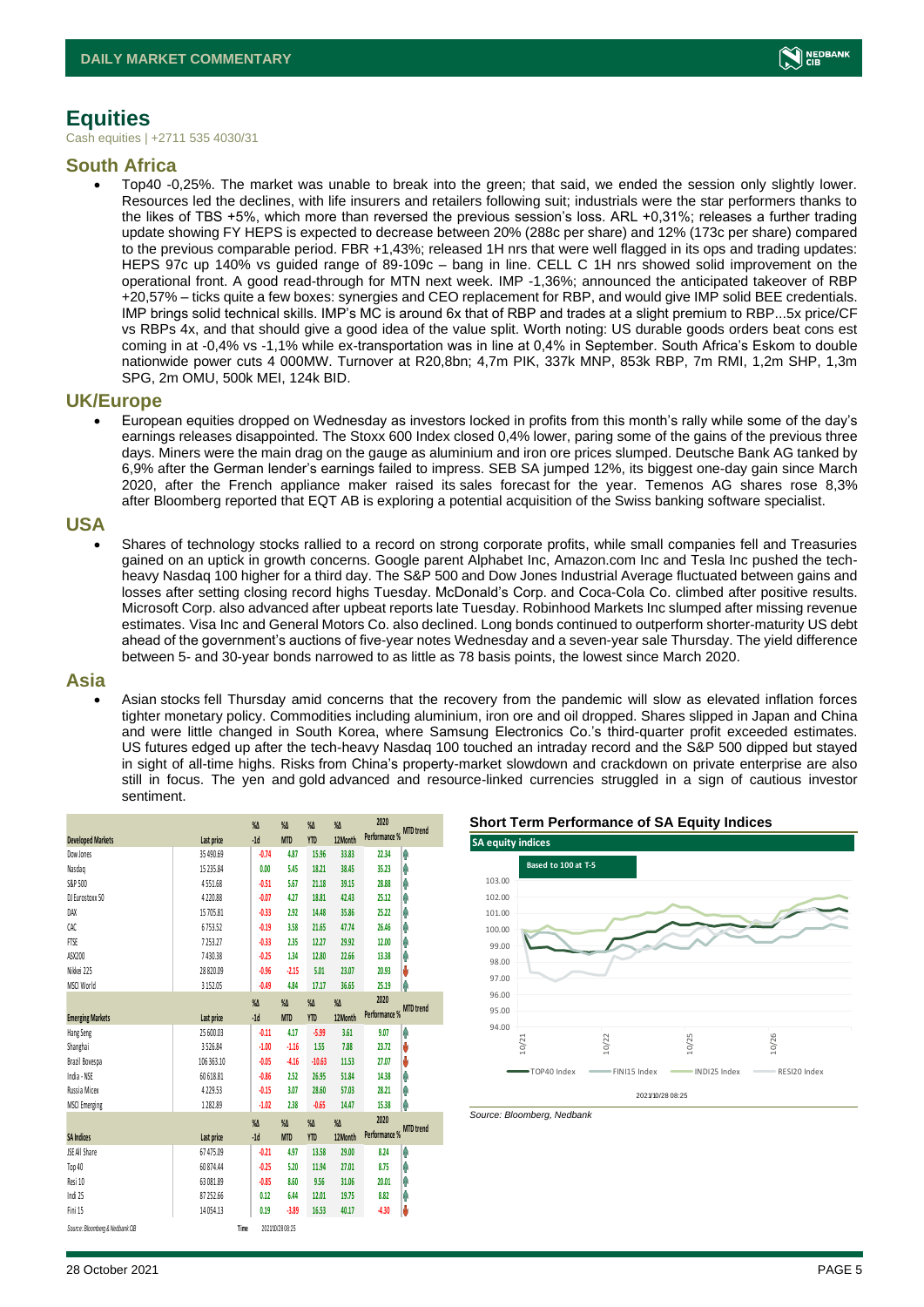### <span id="page-5-0"></span>**Last Day To Trade**

Susan Correia | Scorreia@Nedbankcapital.co.za | +27 11 295 8227

| <b>SHARE CODE</b> | <b>SHARE NAME</b>    | <b>DIVIDEND / INTEREST RATE</b>          |
|-------------------|----------------------|------------------------------------------|
| 2 November 2021   |                      |                                          |
| <b>NTCP</b>       | Netcare Limited Pref | dividend $@$ 289.54110cps                |
| OMU               | Old Mutual Limited   | Unbundling: 1.31954 NED per 100 OMU held |

*Source: JSE*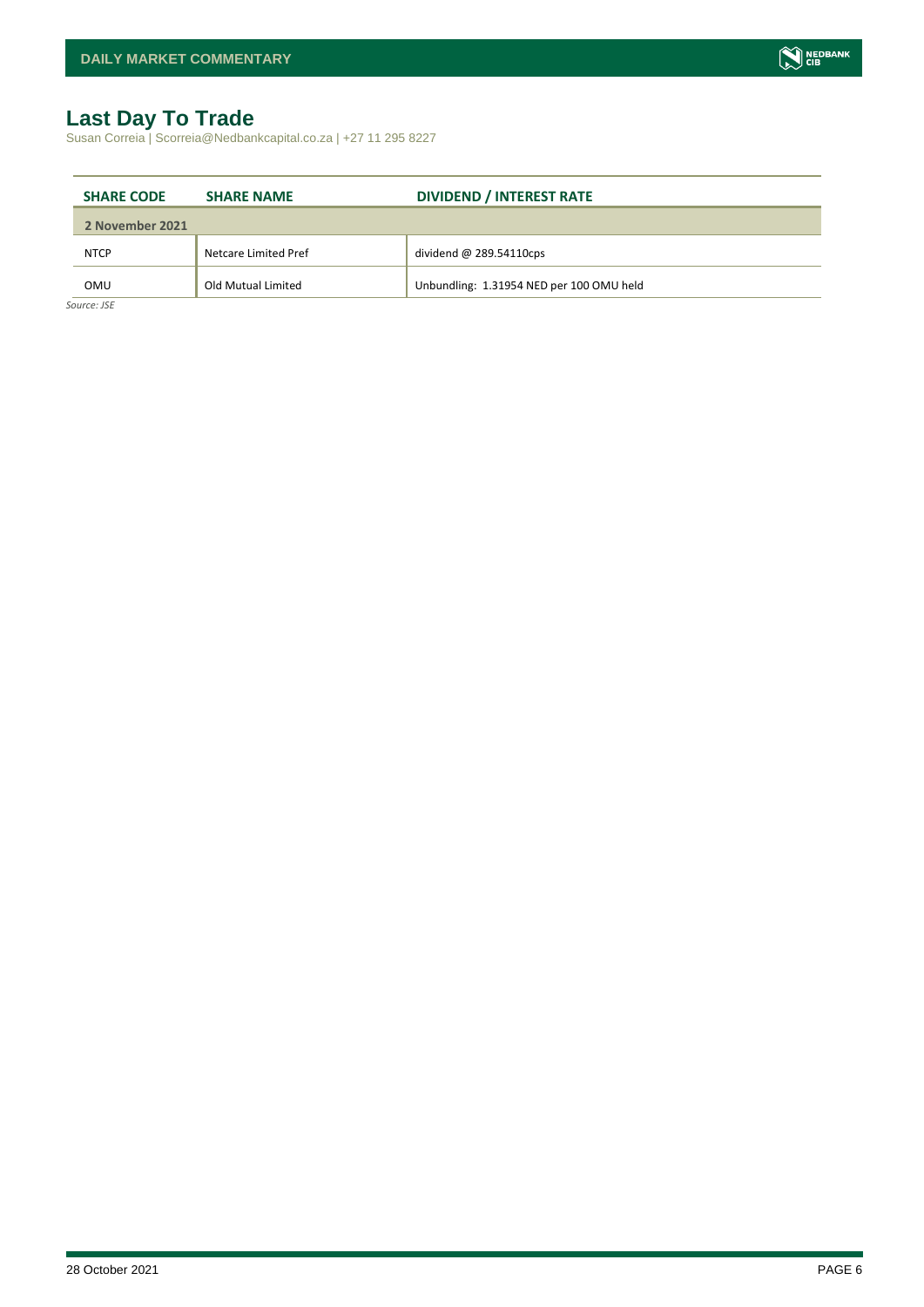## <span id="page-6-0"></span>**JSE Performance**

Nedbank CIB Market Commentary | CIBMarketComm@Nedbank.co.za | +27 11 537 4091

|                                    |            | %Δ      | %Δ         | %Δ         | $\%$     | 2020          | <b>MTD</b> trend |
|------------------------------------|------------|---------|------------|------------|----------|---------------|------------------|
| Top40 constituents                 | Last price | $-1d$   | <b>MTD</b> | <b>YTD</b> | 12Month  | Performance % |                  |
| ABG: Absa Group Ltd                | 142.58     | $-1.40$ | $-6.61$    | 18.96      | 49.55    | $-19.72$      | V                |
| AGL: Anglo American Plc            | 567.00     | $-1.60$ | 6.40       | 19.55      | 52.87    | 21.60         | Ą                |
| AMS: Anglo American Platinum Ltd   | 1560.59    | $-2.47$ | 19.64      | 15.07      | 46.94    | 10.39         | φ                |
| ANG: Anglogold Ashanti Ltd         | 290.20     | 1.33    | 22.08      | $-15.28$   | $-23.82$ | 8.22          | Ą                |
| APN : Aspen Pharmacare Holdings Lt | 248.34     | $-0.95$ | $-8.34$    | 98.09      | 128.88   | 5.16          | V                |
| BHP: Bhp Group Plc                 | 403.05     | $-0.31$ | 5.74       | 3.60       | 27.35    | 17.98         | Ą                |
| BID: Bid Corp Ltd                  | 330.07     | $-0.31$ | 2.31       | 25.49      | 43.50    | $-20.34$      | Ą                |
| BTI: British American Tobacco Plc  | 537.73     | 1.68    | 1.42       | $-1.42$    | 3.78     | $-8.69$       | Ą                |
| BVT: Bidvest Group Ltd             | 189.50     | 0.30    | $-3.32$    | 20.69      | 38.62    | $-23.32$      | V                |
| CFR : Financiere Richemont-Dep Rec | 185.90     | 1.11    | 19.51      | 41.80      | 77.72    | 19.69         | Ą                |
| CLS : Clicks Group Ltd             | 282.79     | 0.46    | 1.83       | 11.92      | 20.33    | $-1.53$       | Ą                |
| CPI: Capitec Bank Holdings Ltd     | 1726.75    | $-0.25$ | $-5.08$    | 20.53      | 44.37    | $-0.94$       | V                |
| DSY: Discovery Ltd                 | 139.26     | $-0.64$ | 1.74       | $-9.30$    | 20.40    | 27.28         | Ą                |
| EXX: Exxaro Resources Ltd          | 164.64     | $-0.45$ | 2.24       | 22.58      | 51.24    | 5.92          | Ą                |
| FSR: Firstrand Ltd                 | 58.53      | 0.91    | $-9.27$    | 14.67      | 46.00    | $-18.73$      | V                |
| GFI: Gold Fields Ltd               | 146.71     | 1.18    | 19.01      | 6.64       | $-16.60$ | 43.50         | Ą                |
| GLN : Glencore Plc                 | 73.63      | $-2.57$ | 3.47       | 63.18      | 132.62   | 7.95          | Ą                |
| GRT : Growthpoint Properties Ltd   | 13.31      | $-1.11$ | $-6.92$    | 5.89       | 20.67    | $-43.15$      | V                |
| IMP: Impala Platinum Holdings Ltd  | 208.18     | $-1.36$ | 21.27      | 3.11       | 40.40    | 40.68         | Ą                |
| INL: Investec Ltd                  | 67.85      | 0.03    | 3.67       | 85.18      | 111.24   | $-37.83$      | Ą                |
| INP: Invested Plc                  | 67.04      | 0.71    | 3.68       | 78.06      | 110.95   | $-42.72$      | Ą                |
| MCG: Multichoice Group Ltd         | 123.87     | $-0.10$ | 8.50       | $-7.56$    | $-8.23$  | 0.00          | φ                |
| MNP: Mondi Plc                     | 373.52     | 0.77    | 0.90       | 8.86       | 18.93    | 5.16          | Ą                |
| MRP: Mr Price Group Ltd            | 202.19     | $-0.40$ | 0.48       | 18.48      | 57.43    | $-6.49$       | Ą                |
| MTN: Mtn Group Ltd                 | 136.87     | 0.46    | $-3.18$    | 127.40     | 148.95   | $-27.03$      | V                |
| NED: Nedbank Group Ltd             | 173.68     | 0.74    | $-0.79$    | 34.14      | 69.36    | $-39.58$      | V                |
| NPH: Northam Platinum Holdings Lt  | 225.54     | $-3.02$ | 25.78      | 7.64       | 37.91    | 69.50         | Ą                |
| NPN: Naspers Ltd-N Shs             | 2618.92    | $-1.26$ | 5.07       | $-13.26$   | $-13.80$ | 31.80         | φ                |
| NRP : Nepi Rockcastle Plc          | 102.94     | 0.83    | $-1.53$    | 10.10      | 67.35    | $-21.25$      | V                |
| OMU: Old Mutual Ltd                | 15.63      | $-0.06$ | $-5.67$    | 31.46      | 55.68    | $-39.52$      | V                |
| PRX: Prosus Nv                     | 1317.89    | $-0.67$ | 9.93       | $-17.80$   | $-16.15$ | 52.39         | Ą                |
| REM : Remgro Ltd                   | 135.00     | 0.18    | $-0.63$    | 40.33      | 47.80    | $-32.51$      | V                |
| RNI : Reinet Investments Sca       | 288.00     | 0.11    | 1.72       | 4.50       | 10.24    | $-0.68$       | φ                |
| SBK: Standard Bank Group Ltd       | 137.80     | 0.23    | $-3.76$    | 8.44       | 23.29    | $-24.50$      | V                |
| SHP: Shoprite Holdings Ltd         | 183.25     | $-0.95$ | 2.52       | 30.89      | 34.55    | 11.18         | φ                |
| SLM : Sanlam Ltd                   | 62.64      | 0.19    | $-2.00$    | 6.62       | 25.08    | $-25.73$      | V                |
| SOL: Sasol Ltd                     | 261.20     | $-0.55$ | $-8.49$    | 95.03      | 204.82   | $-55.87$      | V                |
| SPP: Spar Group Limited/The        | 198.05     | 0.35    | 0.83       | 4.49       | 9.72     | $-4.04$       | φ                |
| SSW : Sibanye Stillwater Ltd       | 52.87      | $-0.47$ | 13.65      | $-11.88$   | 16.12    | 67.18         | φ                |
| VOD: Vodacom Group Ltd             | 136.30     | $-0.87$ | $-5.37$    | 9.57       | 10.96    | 7.88          | V                |
| WHL: Woolworths Holdings Ltd       | 54.45      | $-1.00$ | $-7.81$    | 37.71      | 47.64    | $-18.64$      | V                |
|                                    |            |         |            |            |          |               |                  |

Time 2021/10/28 08:25

 $Source: Bloomberg & Nedbank CB$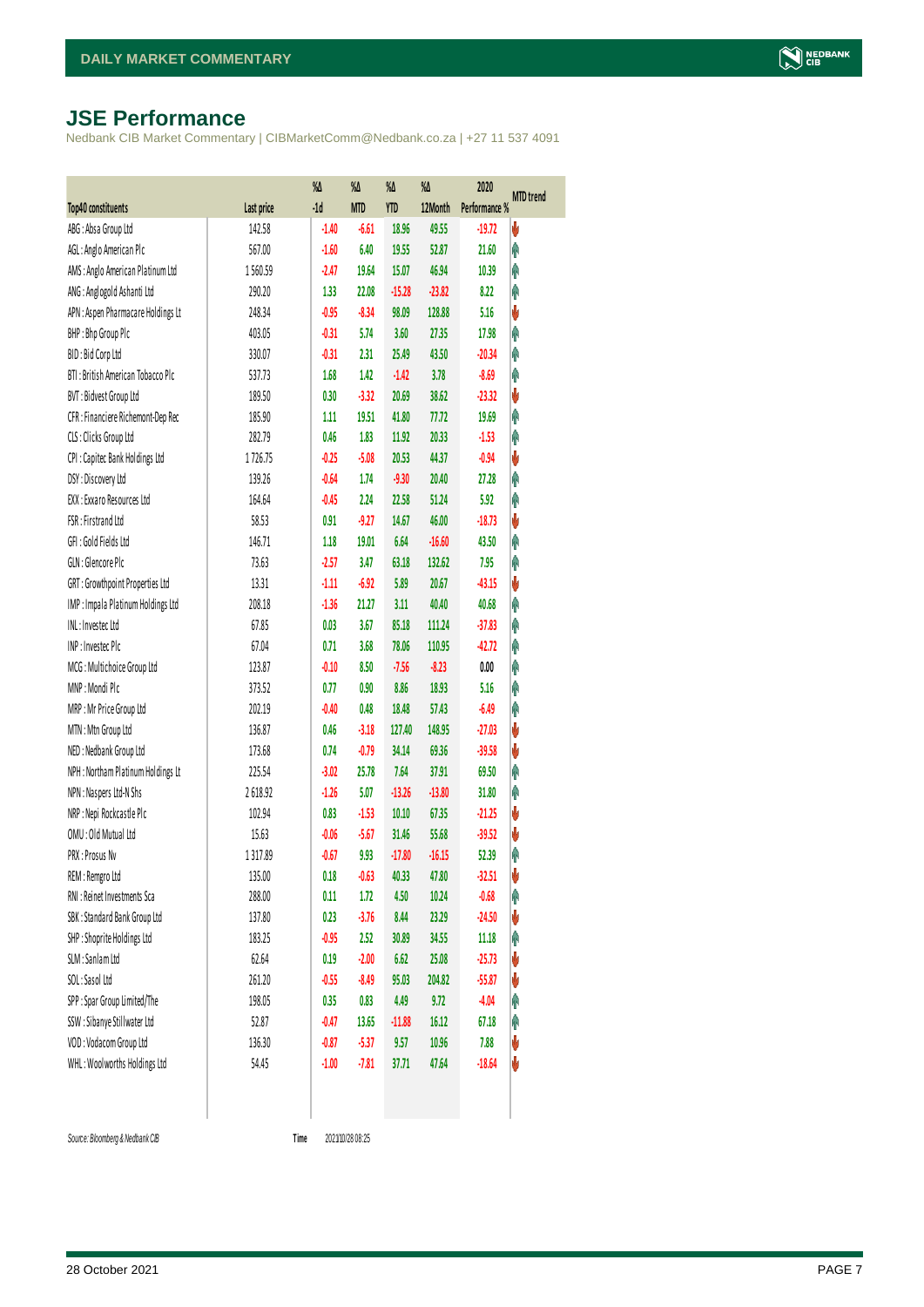# <span id="page-7-0"></span>**Economic Calendar**

Nedbank CIB Market Commentary | CIBMarketComm@Nedbank.co.za | +27 11 537 4091

|                     | Country | Event                                | Period            |   | Survey    | Actual     | Prior     | Revised |
|---------------------|---------|--------------------------------------|-------------------|---|-----------|------------|-----------|---------|
| 27-October          |         |                                      |                   |   |           |            |           |         |
| 03:30 AM            | CH      | Industrial Profits YoY               | SEP               |   | ÷,        | 16.30%     | 10.10%    |         |
| 10:00 AM            | EC      | M3 Money Supply YoY                  | SEP               | И | 7.40%     | 7.40%      | 7.90%     |         |
| 01:00 PM            | US      | <b>MBA Mortgage Applications</b>     | JAN 1             |   |           | $0.30\%$   | $-6.30%$  |         |
| 02:30 PM            | US      | Wholesale Inventories MoM            | SEP P             | ۳ | 1.00%     | 1.10%      | 1.20%     |         |
| 02:30 PM            | US      | Cap Goods Orders Nondef Ex Air       | SEP P             |   | 0.5%      | 0.8%       | $0.6\%$   | 0.5%    |
| 02:30 PM            | US      | Durables Ex Transportation           | SEP P             |   | 0.40%     | 0.40%      | 0.30%     |         |
| 02:30 PM            | US      | Durable Goods Orders                 | SEP P             |   | $-1.1%$   | $-0.4%$    | 1.8%      | 1.3%    |
| 02:30 PM            | US      | Advance Goods Trade Balance          | SEP               |   | USD-88.3b | USD -96.3b | 00:00     |         |
| 28-October          |         |                                      |                   |   |           |            |           |         |
| 01:50 AM            | JN      | Retail Trade YoY                     | SEP               |   | $-2.40\%$ | $-0.60\%$  | -3.20%    |         |
| 04:45 AM            | JN      | BOJ 10-Yr Yield Target               | OCT <sub>28</sub> |   | $0.00\%$  | $0.00\%$   | 0.00%     |         |
| 04:45 AM            | JN      | <b>BOJ Policy Balance Rate</b>       | OCT <sub>28</sub> |   | $-0.10\%$ | $-0.10%$   | $-0.10%$  |         |
| 10:30 AM            | SA      | PPI YoY                              | SEP               |   | 7.30%     |            | 7.20%     |         |
| 11:00 AM            | EC      | Economic Confidence                  | OCT               |   | 116.7     |            | 117.8     |         |
| 01:45 PM            | EC      | <b>ECB Main Refinancing Rate</b>     | OCT <sub>28</sub> |   | 0.00%     |            | 0.00%     |         |
| 01:45 PM            | EC      | <b>ECB Marginal Lending Facility</b> | OCT <sub>28</sub> |   | 0.25%     |            | 0.25%     |         |
| 01:45 PM            | EC      | <b>ECB Deposit Facility Rate</b>     | OCT <sub>28</sub> |   | $-0.50%$  | ▼          | $-0.50%$  |         |
| 02:00 PM            | GE      | CPI YoY                              | MAY F             |   | 4.40%     |            | 4.10%     |         |
| 02:30 PM            | US      | Core PCE QoQ                         | 3QA               |   | 4.45%     |            | 6.10%     |         |
| 02:30 PM            | US      | GDP Annualized QoQ                   | 3Q A              |   | 2.60%     |            | 6.70%     |         |
| 02:30 PM            | US      | Personal Consumption                 | 3Q A              | V | 0.85%     | v          | 12.00     |         |
| 04:00 PM            | US      | Pending Home Sales NSA YoY           | SEP               |   | $-3.05%$  |            | $-6.30%$  |         |
| 05:00 PM            | US      | Kansas City Fed Manf. Activity       | OCT               |   | 20.0      |            | 22.0      |         |
| 29-October          |         |                                      |                   |   |           |            |           |         |
| 01:30 AM            | JN      | Job-To-Applicant Ratio               | SEP               |   | 1.14      |            | 1.14      |         |
| 01:30 AM            | JN      | Jobless Rate                         | <b>SEP</b>        |   | 2.80%     | L,         | 2.80%     |         |
| 01:50 AM            | JN      | Industrial Production YoY            | SEP P             |   | 0.20%     |            | 8.80%     |         |
| 08:00 AM            | SA      | Money Supply M3 YoY                  | SEP               |   | 3.20%     |            | 2.31%     |         |
| 08:00 AM            | SA      | Private Sector Credit YoY            | SEP               |   | 2.10%     |            | 1.21%     |         |
| 10:00 AM            | GE      | GDP SA QoQ                           | 3QP               |   | 2.20%     |            | 1.60%     |         |
| 10:00 AM            | GE      | <b>GDP NSA YoY</b>                   | 3Q P              |   | 2.60%     | ×,         | 9.80%     |         |
| 10:30 AM            | UK      | Net Consumer Credit                  | SEP               |   | GBP 0.45b | ÷,         | GBP 0.40b |         |
| 10:30 AM            | UK      | M4 Money Supply YoY                  | SEP               |   |           |            | 7.00%     |         |
| 11:00 AM            | EC      | CPI Core YoY                         | OCT P             |   | 1.90%     |            | 1.90%     |         |
| 11:00 AM            | EC      | CPI Estimate YoY                     | OCT               |   | 3.70%     |            | 3.40%     |         |
| 11:00 AM            | EC      | GDP SA QoQ                           | 3Q A              |   | 2.05%     |            | 2.10%     |         |
| 11:00 AM            | EC      | <b>GDP SA YoY</b>                    | 3Q A              |   | 3.50%     |            | 14.20%    |         |
| 02:00 PM            | SA      | Trade Balance Rand                   | SEP               |   | 35.3b     |            | 42.4b     |         |
| 02:00 PM            | SA      | South Africa Budget                  | SEP               |   | ZAR-10.3b |            | ZAR-39.3b |         |
| 02:30 PM            | US      | PCE Core YoY                         | SEP               |   | 3.70%     |            | 3.62%     |         |
| 02:30 PM            | US      | PCE Deflator YoY                     | SEP               |   | 4.40%     |            | 4.30%     |         |
| 02:30 PM            | US      | Real Personal Spending               | SEP               |   | 0.30%     |            | 0.40%     |         |
| 02:30 PM            | US      | Personal Income                      | SEP               |   | $-0.20%$  |            | 0.20%     |         |
| 02:30 PM            | US      | Personal Spending                    | SEP               |   | 0.60%     |            | 0.80%     |         |
| 2021/10/29 15:45:00 | US      | Chicago Purchasing Manager           | OCT               |   | 63.5      |            | 64.7      |         |
| 2021/10/29 16:00:00 | US      | U. of Mich. Sentiment                | OCT F             |   | 71.4      |            | 71.4      |         |
| 01-November         |         |                                      |                   |   |           |            |           |         |
| 03:45 AM            | CH      | Caixin China PMI Mfg                 | OCT               |   | 50.0      |            | 50.0      |         |
| 04:00 PM            | US      | <b>ISM Manufacturing</b>             | OCT               |   | 60.2      |            | 61.1      |         |
|                     |         |                                      |                   |   |           |            |           |         |
| Source: Bloomberg   |         | 2021/10/28 08:23                     |                   |   |           |            |           |         |